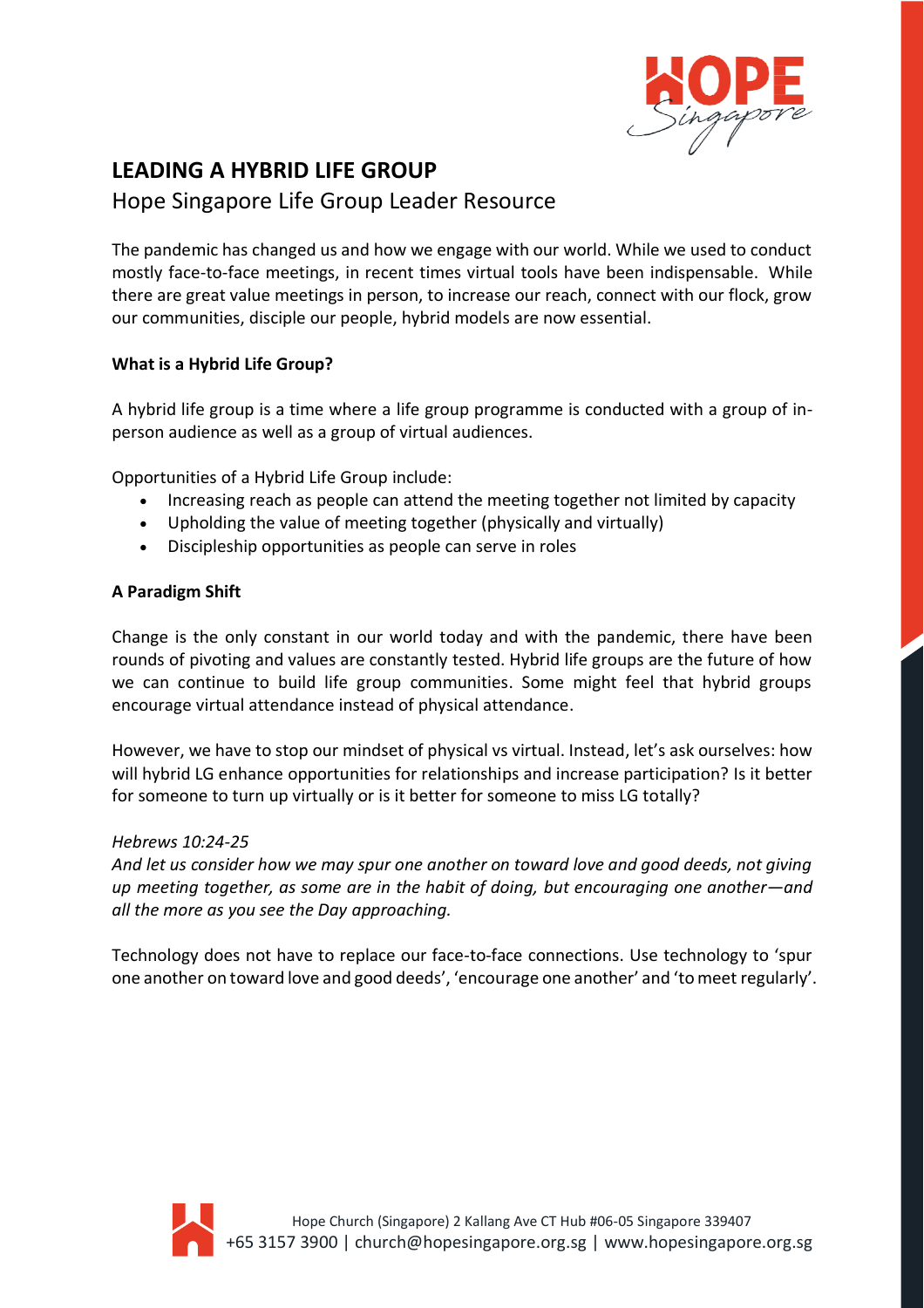

# **Tips on Leading a Hybrid LG**

The first step to an engaging hybrid LG is the technical setup. A good technical set up will ensure a seamless LG experience.

# **1. Getting Started with Zoom**

Tips For Presenters

- The presenter should ideally be the one hosting the Zoom Meeting and sharing the presentation materials.
- Start screenshare in Zoom when ready. Presenter should be connected to the projector and to the room audio, if applicable.
- The presenter does not necessarily need to be the one presenting for the meeting they just need to manage and share the meeting content to the physical and online attendees.

#### Setup

- Connect to Projector/TV and audio
	- $\circ$  If you need to share audio or video from your computer, make sure to share computer sound during screen share and consider optimising for video.
- Sound Settings on Zoom
	- $\circ$  [Click here](http://hopesingapore.com/ZoomWLGuide) for sound setting and tips on sound settings when leading worship.

Set rules for LG

- Encourage the physical attendees to refrain from chatting among themselves for a prolonged period, as this will be distracting for those online and vice versa.
- Encourage those tuning online to turn on their cameras.
- Always ensure that online audience are muted.
- Make slides and content available for online audience.

Inclusion

- Treat both groups equally. If asking questions, you can start asking online participants first.
- Get online participants to lead some parts of the meeting.

Prepare for tech problems

- Ensure there is a way to communicate when there is something wrong. (e.g. ask the online participants to interrupt the meeting if there is issue from audio)
- Ensure a volunteer who is tech savvy on-site to troubleshoot.

Have multiple hosts

• One host for online and one host for physical.

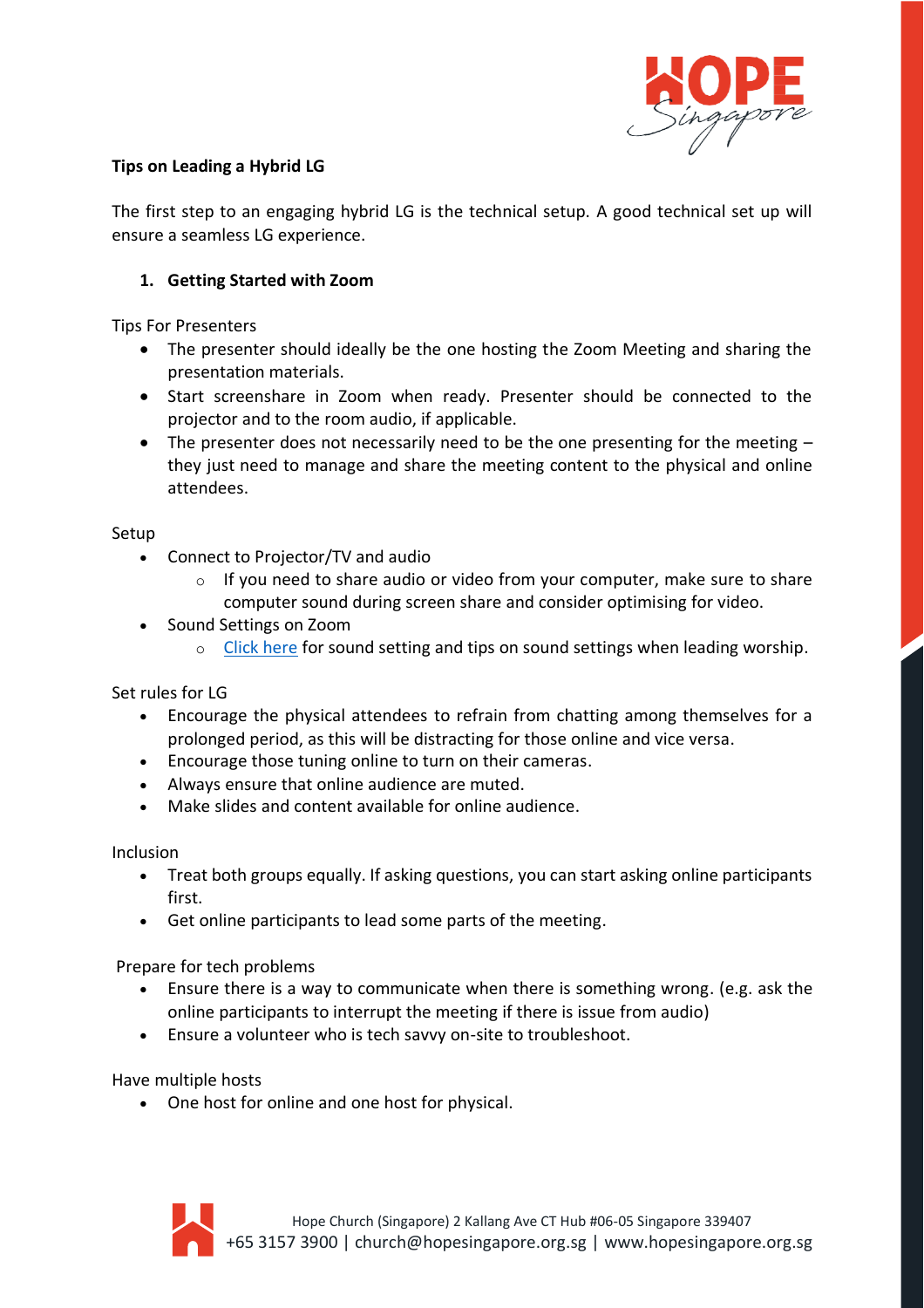

# **2. Sample Hybrid Life Group Programme**

This programme is for life group with more than 5 pax and the life group is conducted in a hybrid format with life group members in a few locations.

For example, Group A is gathering in Home A and Group B is gathering in Home B. Both groups will be sharing the same programme flow with each part of the programme led by either Group A or B.

Technical Requirement: Laptop connected to Zoom link, telecasted on to the TV screen.

# Warm Up - 30 mins before programme

All hosts can prepare food/ desserts/ snacks for those gathering on site. Ensure that laptop can properly connect to internet and audio can be played. Test that the visual and sound is working.

#### Welcome - 5mins

Chairperson from Group A will welcome everyone.

*E.g. Hi everyone, welcome to this week's LG! Today we are having a hybrid programme so you can see us gathering 2 groups of 5 in 2 homes. It is a privilege to be able to meet and spend time face to face. Let's take the next few seconds to welcome those among you with a hi-five, fist bump or a hug.*

#### Icebreaker - 10mins

Someone from Group A leads a game that can be played together across both groups. The game is usually an online platform so that all participants can log on and play.

Tip: Have a small prize that can be mailed/delivered to the winner so as to increase people's participation.

Here is a list of games for hybrid LG:

#### 1. [Kahoot](https://kahoot.com/)

Kahoot! is a game-based learning platform that makes it easy to create, share and play learning games or trivia quizzes in minutes.

#### 2. [Virtual Bingo](https://myfreebingocards.com/virtual-bingo)

Create your own game via a link and host up to 30 players. Play your bingo card online by tapping the numbers/words as they are called.

#### 3. Scavenger Hunt

Split your team up into groups and give them a list of things to find around them. The first team to check off every item on the scavenger hunt list, wins!